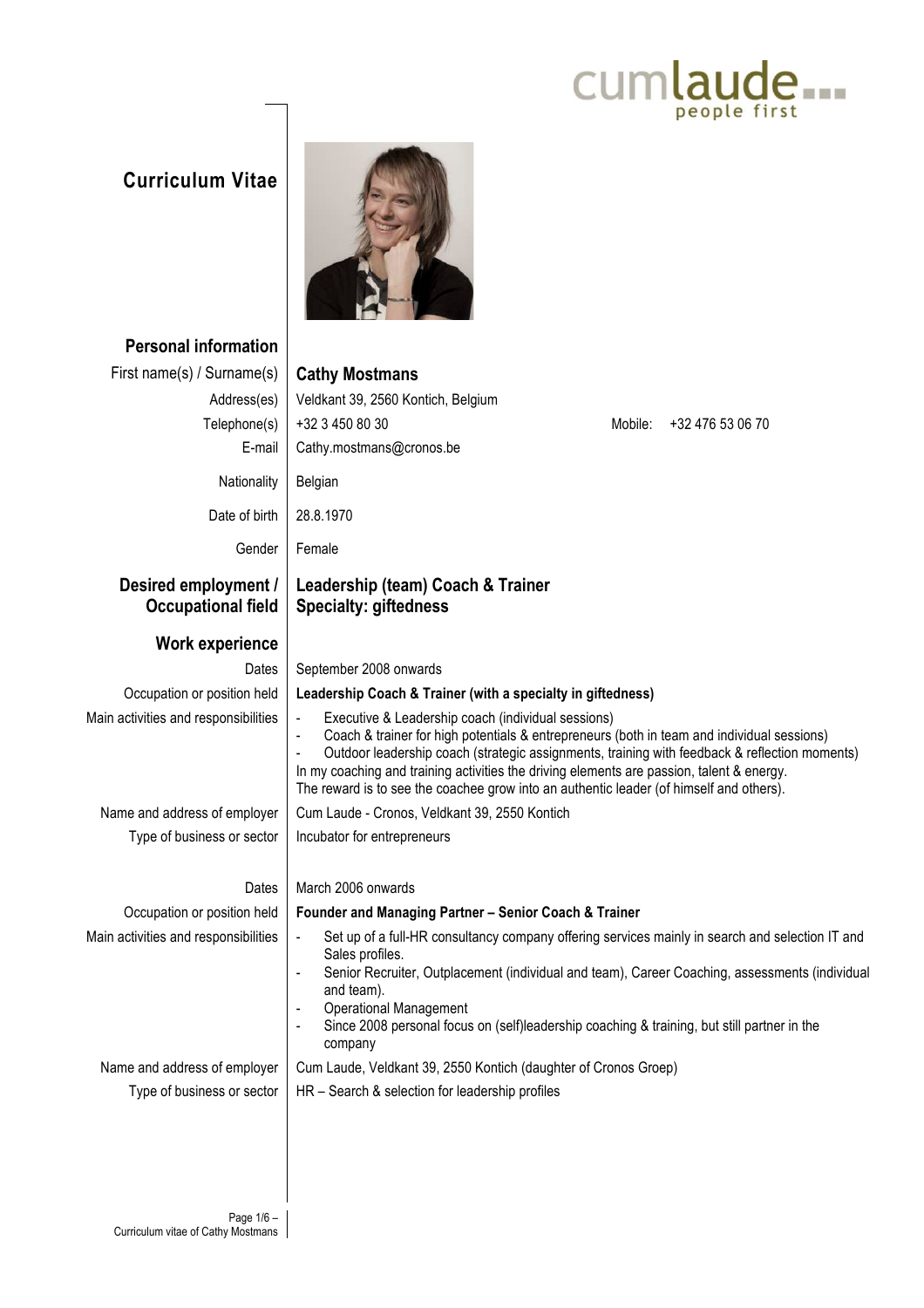| Dates<br>Occupation or position held | Cumlaude<br>September 2003 - March 2006<br>IT- Search & Selection Consultant                                                                                                                                                                                               |  |  |  |  |  |  |
|--------------------------------------|----------------------------------------------------------------------------------------------------------------------------------------------------------------------------------------------------------------------------------------------------------------------------|--|--|--|--|--|--|
| Main activities and responsibilities | Prospection<br>Intake meeting with the hiring manager<br>Search and personal screening of candidates<br>$\blacksquare$<br>Handle further steps in the procedure up to contract signing<br>$\blacksquare$                                                                   |  |  |  |  |  |  |
| Name and address of employer         | Bakker & Partners, Coremansstraat 34, 2600 Berchem                                                                                                                                                                                                                         |  |  |  |  |  |  |
| Type of business or sector           | <b>HR</b>                                                                                                                                                                                                                                                                  |  |  |  |  |  |  |
| Dates                                | January - September 2003                                                                                                                                                                                                                                                   |  |  |  |  |  |  |
| Occupation or position held          | <b>Office Manager Geel</b>                                                                                                                                                                                                                                                 |  |  |  |  |  |  |
| Main activities and responsibilities | <b>Operational Management</b><br>Sales<br>$\blacksquare$                                                                                                                                                                                                                   |  |  |  |  |  |  |
| Name and address of employer         | Tence Interim & Selection, Vuntweg 13, 3220 Sint-Pieters Rode                                                                                                                                                                                                              |  |  |  |  |  |  |
| Type of business or sector           | HR                                                                                                                                                                                                                                                                         |  |  |  |  |  |  |
| Dates                                | August - December 2002                                                                                                                                                                                                                                                     |  |  |  |  |  |  |
| Occupation or position held          | <b>Consultant</b>                                                                                                                                                                                                                                                          |  |  |  |  |  |  |
| Main activities and responsibilities | Prospection<br>Sales<br>Trainer                                                                                                                                                                                                                                            |  |  |  |  |  |  |
| Name and address of employer         | Robeyns & Partners, Tiensesteenweg 88, 3360 Bierbeek                                                                                                                                                                                                                       |  |  |  |  |  |  |
| Type of business or sector           | Training House (Sales, People Management & Leadership)                                                                                                                                                                                                                     |  |  |  |  |  |  |
| Dates                                | March 1999 - August 2002                                                                                                                                                                                                                                                   |  |  |  |  |  |  |
| Occupation or position held          | <b>Founder &amp; Coordinator of CS-Academy</b><br><b>HR Assistant</b>                                                                                                                                                                                                      |  |  |  |  |  |  |
| Main activities and responsibilities | Set up of a training institute for Navision (ERP midmarket Software)<br>$\overline{\phantom{a}}$<br><b>Navision Trainer</b><br>$\blacksquare$                                                                                                                              |  |  |  |  |  |  |
|                                      | Recruitment, guidance of new employees, all HR-related tasks apart from payroll<br>$\blacksquare$<br>Copywriter company website                                                                                                                                            |  |  |  |  |  |  |
| Name and address of employer         | Computer Support (bankruptcy)                                                                                                                                                                                                                                              |  |  |  |  |  |  |
| Type of business or sector           | IT                                                                                                                                                                                                                                                                         |  |  |  |  |  |  |
| Dates                                | December 1994 - February 1999                                                                                                                                                                                                                                              |  |  |  |  |  |  |
| Occupation or position held          | <b>International Trader Non Ferrous Metals</b>                                                                                                                                                                                                                             |  |  |  |  |  |  |
| Main activities and responsibilities | Commercial and administrative tasks assisting the Trading Manager<br>$\blacksquare$<br>Set-up of a Local Trade network of non-ferrous metals in France<br>$\overline{\phantom{a}}$<br>Guidance of 5 warehouses in France (strategy, purchase, margins, )<br>$\blacksquare$ |  |  |  |  |  |  |
| Name and address of employer         | Metallo Chimique International, Vaartstraat 59, 2340 Beerse                                                                                                                                                                                                                |  |  |  |  |  |  |
| Type of business or sector           | Multi-metal recycling and refining                                                                                                                                                                                                                                         |  |  |  |  |  |  |
| Dates                                | March - November 1994                                                                                                                                                                                                                                                      |  |  |  |  |  |  |
| Occupation or position held          | <b>Commercial Assistant</b>                                                                                                                                                                                                                                                |  |  |  |  |  |  |
| Main activities and responsibilities | Assist the Sales Manager in administrative tasks<br>$\qquad \qquad \blacksquare$<br><b>Advertisement Sales</b><br>$\blacksquare$<br>Marketing & Promotions<br>$\blacksquare$<br>Set-up the monthly magazine BongaZ<br>$\blacksquare$                                       |  |  |  |  |  |  |
| Name and address of employer         | Uitgeverij Kempenland, Greesstraat 11c, 2200 Herentals                                                                                                                                                                                                                     |  |  |  |  |  |  |
| Type of business or sector           | Publishing                                                                                                                                                                                                                                                                 |  |  |  |  |  |  |
|                                      |                                                                                                                                                                                                                                                                            |  |  |  |  |  |  |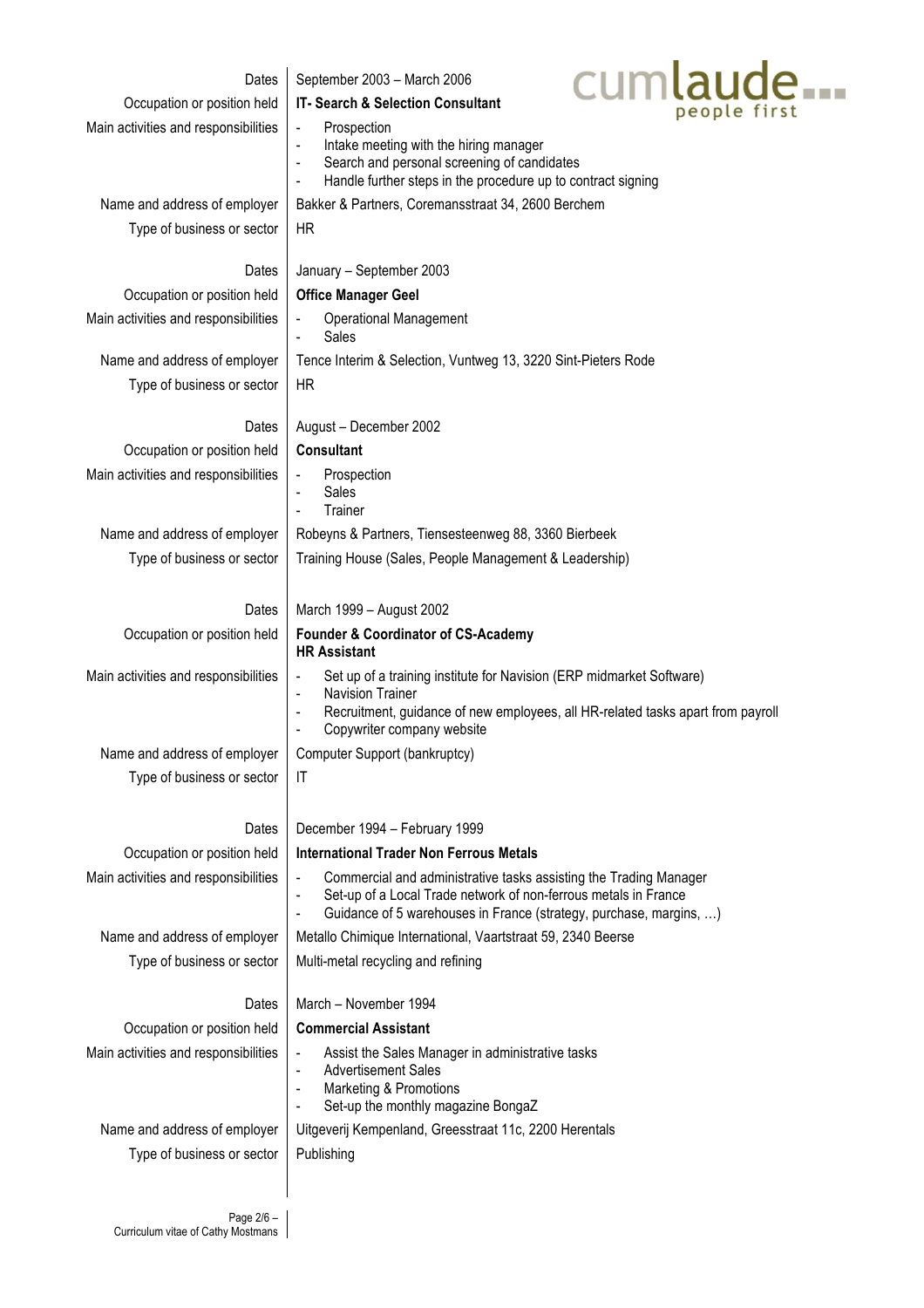## **Education and training**



| Dates                                                             | March - June 2015 (6 days)                                                                                                                                                                                                                                                                                                                                                                        |
|-------------------------------------------------------------------|---------------------------------------------------------------------------------------------------------------------------------------------------------------------------------------------------------------------------------------------------------------------------------------------------------------------------------------------------------------------------------------------------|
| Title of qualification awarded                                    | Numerology                                                                                                                                                                                                                                                                                                                                                                                        |
| Principal subjects/occupational skills<br>covered                 | Numerology is a very effective diagnostic means for coaching taught by indian philosopher and<br>ayurvedic expert Harish Johari.<br>Insight in characterstructures<br>Quick and adequate insight in coachees' personal mission<br>Information on opportunities and restriction<br>$\blacksquare$                                                                                                  |
| Name and type of organisation<br>providing education and training | Arcturus, Liersesteenweg 105 B, 2560 Kessel                                                                                                                                                                                                                                                                                                                                                       |
| Dates                                                             | October 2014 - March 2015 (7 days)                                                                                                                                                                                                                                                                                                                                                                |
| Title of qualification awarded                                    | <b>Coaching on Mission (Level3)</b>                                                                                                                                                                                                                                                                                                                                                               |
| Principal subjects/occupational skills<br>covered                 | What is mission? What is it for and how can you determine your own mission?<br>How can you change mission into vision making sure that it supports your own inspirations,<br>passion, talents and competencies yielding you more freedom to shape your own life?<br>How can you employ these insights into daily life? Into your thinking, actions and therefore the<br>impact we have on others. |
| Name and type of organisation<br>providing education and training | Arcturus, Liersesteenweg 105 B, 2560 Kessel                                                                                                                                                                                                                                                                                                                                                       |
| Dates                                                             | September 2013 - September 2014                                                                                                                                                                                                                                                                                                                                                                   |
| Title of qualification awarded                                    | <b>Master NLP</b>                                                                                                                                                                                                                                                                                                                                                                                 |
| Principal subjects/occupational skills<br>covered                 | Metaprogram, Logical Levels, Criteria, Timelines<br>More in depth mastering language patterns<br>Emotions and their structure<br>More in depth knowledge of strategy work and sub modalities<br>$\overline{\phantom{a}}$<br>Modelling<br>$\overline{\phantom{a}}$<br>Negotiating and mediating<br>$\overline{\phantom{a}}$<br>Intervention techniques<br>$\overline{\phantom{a}}$                 |
| Name and type of organisation<br>providing education and training | Arcturus, Liersesteenweg 105 B, 2560 Kessel                                                                                                                                                                                                                                                                                                                                                       |
| Dates                                                             | May 2010, May 2011 and November 2013 and June 2015                                                                                                                                                                                                                                                                                                                                                |
| Title of qualification awarded                                    | Certified Assessor for Thomas International Personal Profile Analyses (PPA), Team PPA,<br>General Intelligence Assessment (AIT) and 360° Feedback Assessment (tailormade)                                                                                                                                                                                                                         |
| Principal subjects/occupational skills<br>covered                 | Assess strengths and weaknesses and drivers for individuals and teams<br>$\blacksquare$<br>Assess collaboration within teams<br>$\overline{\phantom{a}}$<br>Assess the potential of young individuals. Measure how quickly candidates can learn and retain<br>$\blacksquare$<br>new skills and procedures and respond to training.                                                                |
| Name and type of organisation<br>providing education and training | Thomas International Belux., Chaussée de Louvain 592, 1380 Lasne                                                                                                                                                                                                                                                                                                                                  |
| Dates                                                             | May - November 2010                                                                                                                                                                                                                                                                                                                                                                               |
| Title of qualification awarded                                    | Neuro-linguistic Programming (NLP) Practitioner                                                                                                                                                                                                                                                                                                                                                   |
| Principal subjects/occupational skills<br>covered                 | Basic Assumptions, Rapport, Pacing and Leading, Logical Levels, Anchoring<br>Metamodel and Outcome<br>Sub modalities, Reframing, Boundaries, Parts, Metaphors<br>$\blacksquare$                                                                                                                                                                                                                   |
| Name and type of organisation<br>providing education and training | Ithaka, Hongersveldstraat 8, 1700 Dilbeek, Belgium                                                                                                                                                                                                                                                                                                                                                |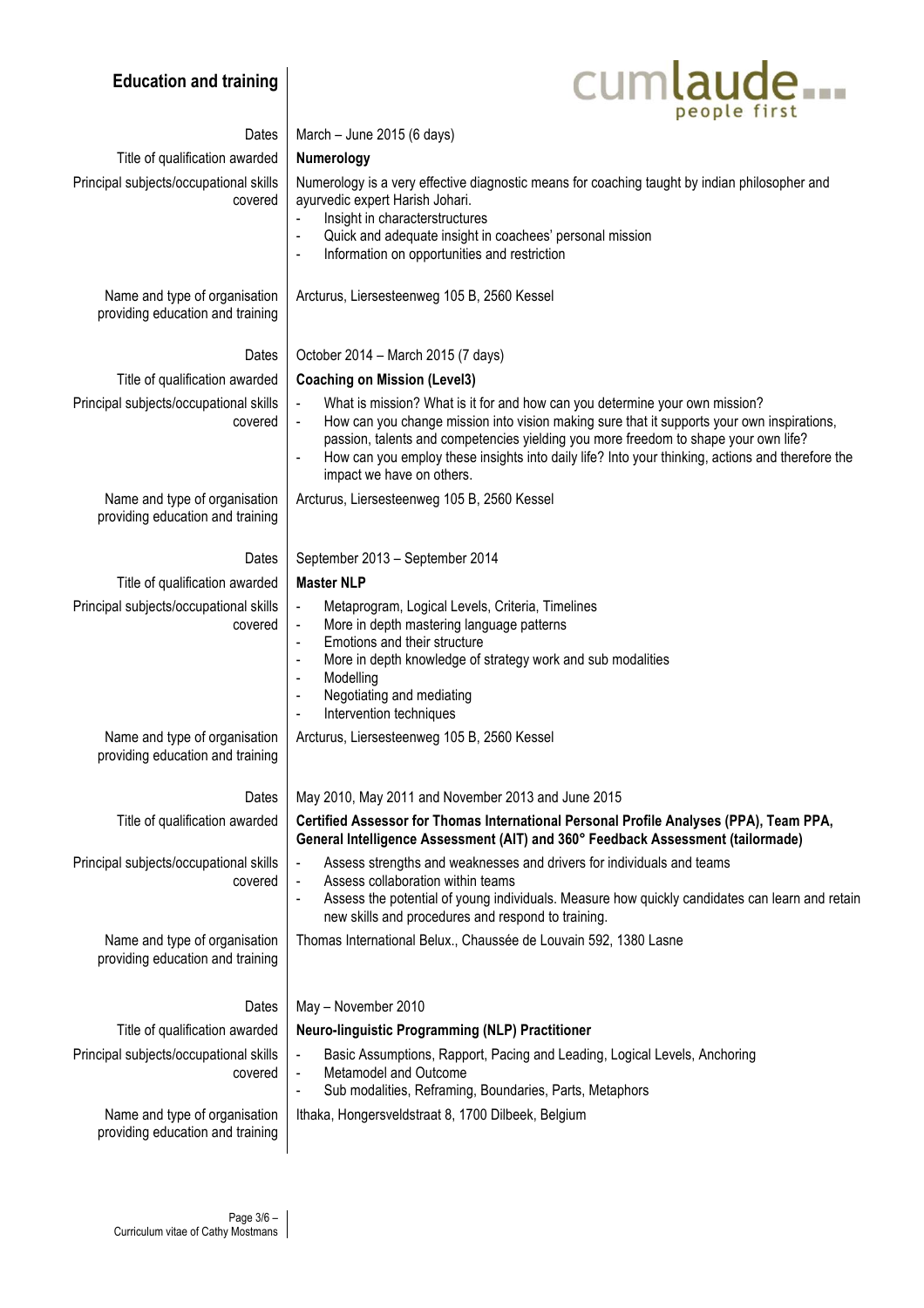|                                                                   | cumlaude.                                                                                                                                                                                                                                                                                                                                                                                                                                                                                                                                                                                                                                                            |
|-------------------------------------------------------------------|----------------------------------------------------------------------------------------------------------------------------------------------------------------------------------------------------------------------------------------------------------------------------------------------------------------------------------------------------------------------------------------------------------------------------------------------------------------------------------------------------------------------------------------------------------------------------------------------------------------------------------------------------------------------|
| Dates                                                             | people first<br>March - December 2010                                                                                                                                                                                                                                                                                                                                                                                                                                                                                                                                                                                                                                |
| Title of qualification awarded                                    | Certified Coach - GROW Programme (level Professional Coach Certification (PCC) of the<br><b>International Coach Federation (ICF)</b>                                                                                                                                                                                                                                                                                                                                                                                                                                                                                                                                 |
| Principal subjects/occupational skills<br>covered                 | Coaching from comfort (use 5 senses, metaposition, coaching contract, )<br>$\overline{\phantom{a}}$<br>Balance between process of coach and coachee (fair witness, authentic coaching, )<br>$\blacksquare$<br>The coachee, the organization and the triangle with the coach<br>$\overline{\phantom{a}}$<br>Balance within the coaching process (flexible focus and being alert, focus on boundaries of the<br>coachee, emotions, decision processes, enhancing commitment, reframing and confrontation,<br>metaphors to inspire, Coaching at the level of beliefs, values and identity level<br>My own development as coach, transition processes.<br>$\blacksquare$ |
| Name and type of organisation<br>providing education and training | The Coaching Square, Hongersveldstraat 8, 1700 Dilbeek, Belgium                                                                                                                                                                                                                                                                                                                                                                                                                                                                                                                                                                                                      |
| Dates                                                             | January - April 2010                                                                                                                                                                                                                                                                                                                                                                                                                                                                                                                                                                                                                                                 |
| Title of qualification awarded                                    | Certified Coach - ROOT/GROW Warm-Up programme                                                                                                                                                                                                                                                                                                                                                                                                                                                                                                                                                                                                                        |
| Principal subjects/occupational skills<br>covered                 | Coaching as skill, attitude and profession<br>$\blacksquare$<br>Refine coaching competencies: powerful questioning, direct communication, resulted oriented<br>$\blacksquare$<br>coaching, confrontation skills.<br>Learning process and context, competency development<br>$\overline{\phantom{a}}$<br>Coaching attitude, ethics and contract<br>$\overline{\phantom{a}}$                                                                                                                                                                                                                                                                                           |
| Name and type of organisation<br>providing education and training | The Coaching Square, Hongersveldstraat 8, 1700 Dilbeek, Belgium                                                                                                                                                                                                                                                                                                                                                                                                                                                                                                                                                                                                      |
| Dates                                                             | May - October 2009                                                                                                                                                                                                                                                                                                                                                                                                                                                                                                                                                                                                                                                   |
| Title of qualification awarded                                    | Certified Equicoach Level 2 (professional coaching with horses as co-coach)                                                                                                                                                                                                                                                                                                                                                                                                                                                                                                                                                                                          |
| Principal subjects/occupational skills<br>covered                 | Changing limiting beliefs, coaching on values<br>$\blacksquare$<br>The question behind the question<br>$\overline{\phantom{a}}$<br>Acceptance and Commitment Therapy (ACT)<br>$\overline{\phantom{a}}$<br>NLP Tools used in exercises with horses<br>My coachee loses his balance. What now?<br>Creativity and innovation in exercises                                                                                                                                                                                                                                                                                                                               |
| Name and type of organisation<br>providing education and training | Equicoaching International, Franklin Rooseveltlaan 349, 9000 Ghent                                                                                                                                                                                                                                                                                                                                                                                                                                                                                                                                                                                                   |
| Dates                                                             | September 2008 - March 2009                                                                                                                                                                                                                                                                                                                                                                                                                                                                                                                                                                                                                                          |
| Title of qualification awarded                                    | Certified Equicoach Level 1 (professional coaching with horses as co-coach)                                                                                                                                                                                                                                                                                                                                                                                                                                                                                                                                                                                          |
| Principal subjects/occupational skills<br>covered                 | Give insight to coachees regarding their development<br>Competencies as coach in relation to working with horses as co-coach<br>$\qquad \qquad \blacksquare$<br>Mirror the work with the horses to real-life situations<br>Observe, confront, reflect<br>$\blacksquare$<br>Specific exercises with individuals and teams                                                                                                                                                                                                                                                                                                                                             |
| Name and type of organisation<br>providing education and training | Equicoaching International, Franklin Rooseveltlaan 349, 9000 Ghent                                                                                                                                                                                                                                                                                                                                                                                                                                                                                                                                                                                                   |
| Dates                                                             | October 2001 - June 2003                                                                                                                                                                                                                                                                                                                                                                                                                                                                                                                                                                                                                                             |
| Title of qualification awarded                                    | <b>Executive Master of Business Administration (eMBA)</b>                                                                                                                                                                                                                                                                                                                                                                                                                                                                                                                                                                                                            |
| Principal subjects/occupational skills<br>covered                 | Business Economics in a global perspective and in the micro context<br>$\overline{\phantom{0}}$<br>Accounting & Corporate Finance, Marketing, International Business Import & Export<br>$\overline{\phantom{a}}$<br>Management, Management Decision Methods, Operations Management, Management<br>Information Systems, Integrated Performance Management, Operations Logistics and supply<br>chain excellence General Management & Strategy International HR Management<br>Individual and Team Master Project<br>$\overline{\phantom{a}}$                                                                                                                            |
| Name and type of organisation<br>providing education and training | Antwerp Management School, Sint-Jacobsmarkt 9-13, 2000 Antwerp                                                                                                                                                                                                                                                                                                                                                                                                                                                                                                                                                                                                       |
| Page 4/6 -<br>Curriculum vitae of Cathy Mostmans                  |                                                                                                                                                                                                                                                                                                                                                                                                                                                                                                                                                                                                                                                                      |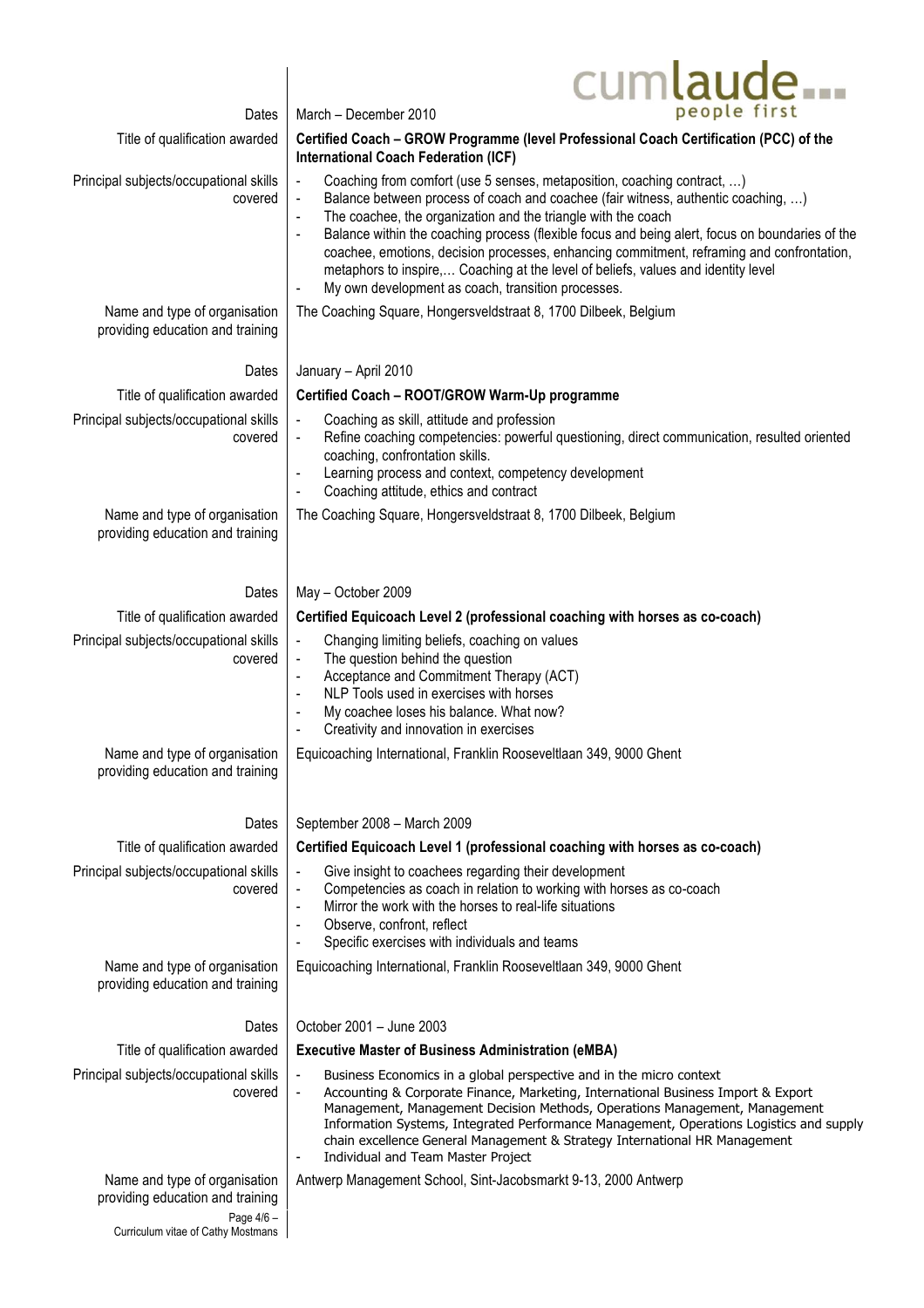| Dates                                                             | September 1992 - June 1993                                                                                                                                                                                                                                                                                                                                                                                                                                                                                                                                                                                                                                                                                                                                                                                                                                                                                                                                                                                                                                                                                                                                                                           |                            |  | cumlaude           |  |                   |  |                |
|-------------------------------------------------------------------|------------------------------------------------------------------------------------------------------------------------------------------------------------------------------------------------------------------------------------------------------------------------------------------------------------------------------------------------------------------------------------------------------------------------------------------------------------------------------------------------------------------------------------------------------------------------------------------------------------------------------------------------------------------------------------------------------------------------------------------------------------------------------------------------------------------------------------------------------------------------------------------------------------------------------------------------------------------------------------------------------------------------------------------------------------------------------------------------------------------------------------------------------------------------------------------------------|----------------------------|--|--------------------|--|-------------------|--|----------------|
| Title of qualification awarded                                    | people first<br><b>Post Master Business Management</b>                                                                                                                                                                                                                                                                                                                                                                                                                                                                                                                                                                                                                                                                                                                                                                                                                                                                                                                                                                                                                                                                                                                                               |                            |  |                    |  |                   |  |                |
| Principal subjects/occupational skills<br>covered                 | Accountancy, Management and Strategy, Company Software, Operations and Logistics,<br>Strategic Marketing, Financial Management and Investment Analyses<br>Master Project                                                                                                                                                                                                                                                                                                                                                                                                                                                                                                                                                                                                                                                                                                                                                                                                                                                                                                                                                                                                                             |                            |  |                    |  |                   |  |                |
| Name and type of organisation<br>providing education and training | Vrije Universiteit Brussel (VUB), Pleinlaan 2, 1050 Brussels                                                                                                                                                                                                                                                                                                                                                                                                                                                                                                                                                                                                                                                                                                                                                                                                                                                                                                                                                                                                                                                                                                                                         |                            |  |                    |  |                   |  |                |
| Dates                                                             | September 1991 - January 1992                                                                                                                                                                                                                                                                                                                                                                                                                                                                                                                                                                                                                                                                                                                                                                                                                                                                                                                                                                                                                                                                                                                                                                        |                            |  |                    |  |                   |  |                |
| Title of qualification awarded                                    | <b>Erasmus Student Exchange Project</b>                                                                                                                                                                                                                                                                                                                                                                                                                                                                                                                                                                                                                                                                                                                                                                                                                                                                                                                                                                                                                                                                                                                                                              |                            |  |                    |  |                   |  |                |
| Principal subjects/occupational skills<br>covered                 | Danish society, culture, economics, literature,                                                                                                                                                                                                                                                                                                                                                                                                                                                                                                                                                                                                                                                                                                                                                                                                                                                                                                                                                                                                                                                                                                                                                      |                            |  |                    |  |                   |  |                |
| Name and type of organisation<br>providing education and training | University of Arhus, Denmark                                                                                                                                                                                                                                                                                                                                                                                                                                                                                                                                                                                                                                                                                                                                                                                                                                                                                                                                                                                                                                                                                                                                                                         |                            |  |                    |  |                   |  |                |
| Dates                                                             | October 1988 - June 1992                                                                                                                                                                                                                                                                                                                                                                                                                                                                                                                                                                                                                                                                                                                                                                                                                                                                                                                                                                                                                                                                                                                                                                             |                            |  |                    |  |                   |  |                |
| Title of qualification awarded                                    |                                                                                                                                                                                                                                                                                                                                                                                                                                                                                                                                                                                                                                                                                                                                                                                                                                                                                                                                                                                                                                                                                                                                                                                                      |                            |  |                    |  |                   |  |                |
| Principal subjects/occupational skills<br>covered                 | Master Translator Dutch - English - Danish<br>Dutch, English and Danish language; philosophy, international institutions, ICT competencies,<br>culture, socio-linguistics, translating and interpreting, multilingual and intercultural communication<br>Master dissertation<br>$\blacksquare$                                                                                                                                                                                                                                                                                                                                                                                                                                                                                                                                                                                                                                                                                                                                                                                                                                                                                                       |                            |  |                    |  |                   |  |                |
| Name and type of organisation<br>providing education and training | Erasmushogeschool, Nijverheidskaai 170, 1070 Brussels                                                                                                                                                                                                                                                                                                                                                                                                                                                                                                                                                                                                                                                                                                                                                                                                                                                                                                                                                                                                                                                                                                                                                |                            |  |                    |  |                   |  |                |
| Other language(s)                                                 |                                                                                                                                                                                                                                                                                                                                                                                                                                                                                                                                                                                                                                                                                                                                                                                                                                                                                                                                                                                                                                                                                                                                                                                                      |                            |  |                    |  |                   |  |                |
| Self-assessment                                                   | Understanding                                                                                                                                                                                                                                                                                                                                                                                                                                                                                                                                                                                                                                                                                                                                                                                                                                                                                                                                                                                                                                                                                                                                                                                        |                            |  | <b>Speaking</b>    |  |                   |  | Writing        |
| European level (*)                                                | Listening                                                                                                                                                                                                                                                                                                                                                                                                                                                                                                                                                                                                                                                                                                                                                                                                                                                                                                                                                                                                                                                                                                                                                                                            | Reading                    |  | Spoken interaction |  | Spoken production |  |                |
|                                                                   | Proficient C2                                                                                                                                                                                                                                                                                                                                                                                                                                                                                                                                                                                                                                                                                                                                                                                                                                                                                                                                                                                                                                                                                                                                                                                        |                            |  | Proficient C2      |  | Proficient C2     |  | Proficient C2  |
| English                                                           |                                                                                                                                                                                                                                                                                                                                                                                                                                                                                                                                                                                                                                                                                                                                                                                                                                                                                                                                                                                                                                                                                                                                                                                                      | Proficient C2              |  |                    |  |                   |  |                |
| <b>Danish</b>                                                     | Independent B1                                                                                                                                                                                                                                                                                                                                                                                                                                                                                                                                                                                                                                                                                                                                                                                                                                                                                                                                                                                                                                                                                                                                                                                       | Independent B2             |  | Basic A1           |  | Basic A1          |  | Basic A2       |
| <b>French</b>                                                     | Proficient C1                                                                                                                                                                                                                                                                                                                                                                                                                                                                                                                                                                                                                                                                                                                                                                                                                                                                                                                                                                                                                                                                                                                                                                                        | Independent B2             |  | Independent B2     |  | Independent B2    |  | Independent B1 |
| German                                                            | Independent B1                                                                                                                                                                                                                                                                                                                                                                                                                                                                                                                                                                                                                                                                                                                                                                                                                                                                                                                                                                                                                                                                                                                                                                                       | Independent B <sub>2</sub> |  | Independent B1     |  | Independent B1    |  | Basic A2       |
| Social skills and competences                                     | Teamwork: I have worked with a diversity of people ranging from blue collar workers to executive<br>and director level, and as a volunteer I work as a coach and trainer in projects for children aged<br>4-12 years so I can easily adapt to different levels of team members. I can either take a leader<br>role or mediate or just be a constructive team member.<br>I adapt easily to multicultural environments. As a student I shared a house with 9 co-students<br>$\overline{\phantom{a}}$<br>from all over the world (India, US, Canada, Spain, ) during 4 years. As an Erasmus exchange<br>student in Denmark I easily integrated both in local clubs and student life as in the international<br>student group residing at my dorm. As an international trader I dealt with clients in Asia, France<br>and Belgium on a daily basis.<br>Strong communication is one of my natural strengths that has been enhanced through my work<br>as a trader, foreign student, manager, trainer and coach.<br>Common feedback on my work is that clients appreciate my listening and thorough questioning<br>skills, my enthusiasm, high involvement, inspiring way of coaching and my authenticity. |                            |  |                    |  |                   |  |                |
| Organisational skills and<br>competences                          | Leadership: since 2006 I managed a team of recruiters and administrative staff (to a maximum<br>of 5 people). As a student I worked as a guide and tour guide for national and international<br>groups and as a sports instructor for children and adults alike. Ever since 2010 I organise<br>summer camps for (gifted) children.                                                                                                                                                                                                                                                                                                                                                                                                                                                                                                                                                                                                                                                                                                                                                                                                                                                                   |                            |  |                    |  |                   |  |                |
| Computer skills and competences                                   | Competent with most Mac & Microsoft Office Programmes, Microsoft Dynamics Navision and<br>Otys Recruitment Software. Thanks to my IT-background I can easily learn new tools.                                                                                                                                                                                                                                                                                                                                                                                                                                                                                                                                                                                                                                                                                                                                                                                                                                                                                                                                                                                                                        |                            |  |                    |  |                   |  |                |
| Artistic skills and competences<br>Page 5/6 -                     | Through my language studies and later work as a copywriter for websites and writer of various<br>training manuals, brochures and leaflets I have sharpened my natural feeling for writing.                                                                                                                                                                                                                                                                                                                                                                                                                                                                                                                                                                                                                                                                                                                                                                                                                                                                                                                                                                                                           |                            |  |                    |  |                   |  |                |